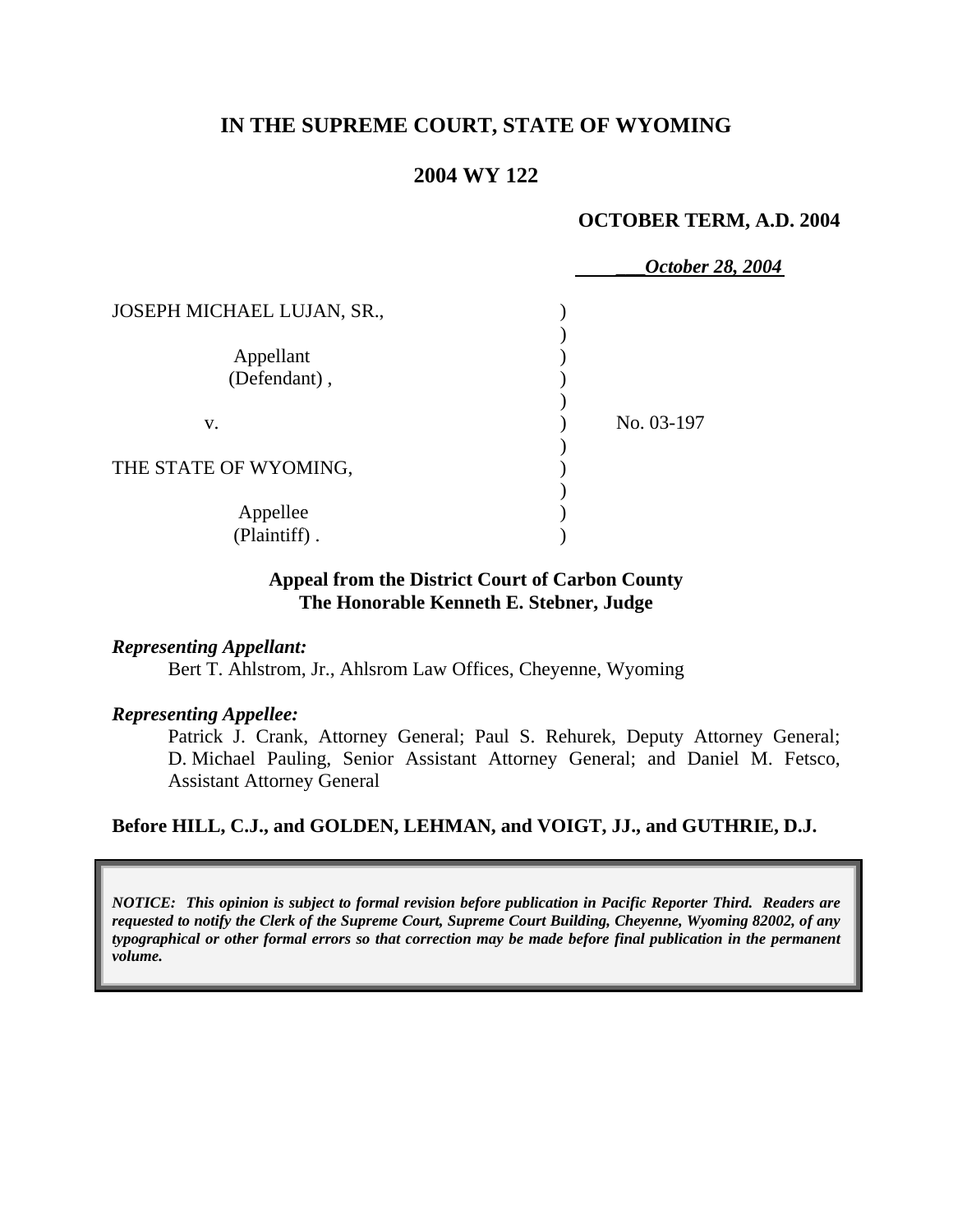# **GUTHRIE, District Judge**

[¶1] Joseph Michael Lujan, Sr. (Lujan) was convicted by a jury of first degree sexual assault. Wyo. Stat. Ann. § 6-2-302 (a) (i). Lujan was then sentenced to not less than seven and not more than ten years in the Wyoming State Penitentiary. We hold that sufficient evidence existed to convict Lujan and therefore affirm.

#### **ISSUES**

[¶2] Lujan presents the following issue:

Whether there was sufficient evidence presented in this case for the jury to find that [Lujan] was guilty beyond a reasonable doubt of the charge of sexual assault in the first degree contrary to Wyo. Stat. Ann. § 6-2-302 (a) (i).

The State re-phrases the issue as follows:

Was [Lujan's] conviction for first degree sexual assault supported by sufficient evidence?

# **FACTS**

[¶3] April Montoya (Montoya) went to Job Services on December 31, 2001, seeking employment. She noticed that Lujan was hiring waitresses at Christy's La Ponderosa, a restaurant/bar in Rawlins. Monotya had worked for Lujan previously and after contacting him, was offered and accepted employment as a waitress beginning that New Year's Eve night.

[¶4] Lujan provided two alcoholic drinks to Montoya during the course of her shift. Lujan made sexual advances toward Montoya that evening, including taking her hand and placing it on his crotch and kissing her on the cheek. Eventually she was invited by Lujan into a vacant barroom to discuss what her work schedule would be after the New Year's dance. Upon entering the barroom she discovered the lights were out.

[¶5] Montoya twice asked Lujan to turn the lights on in the barroom but Lujan refused. Montoya started to walk out of the barroom but Lujan grabbed her by the arm, pulled her to a bench, and pushed her down onto the bench. Lujan then pulled Montoya's pantyhose off her legs and pulled her underwear down. Lujan held Montoya's hands over her head with one hand and inserted his penis into her vagina. Montoya repeatedly told Lujan to stop during the assault.

[¶6] Montoya was eventually able to free herself by kneeing Lujan. In the moments following the assault both parties dressed, and Lujan attempted to hand Montoya fifty dollars, telling her to "take care" of her kids. Montoya then went to the bathroom and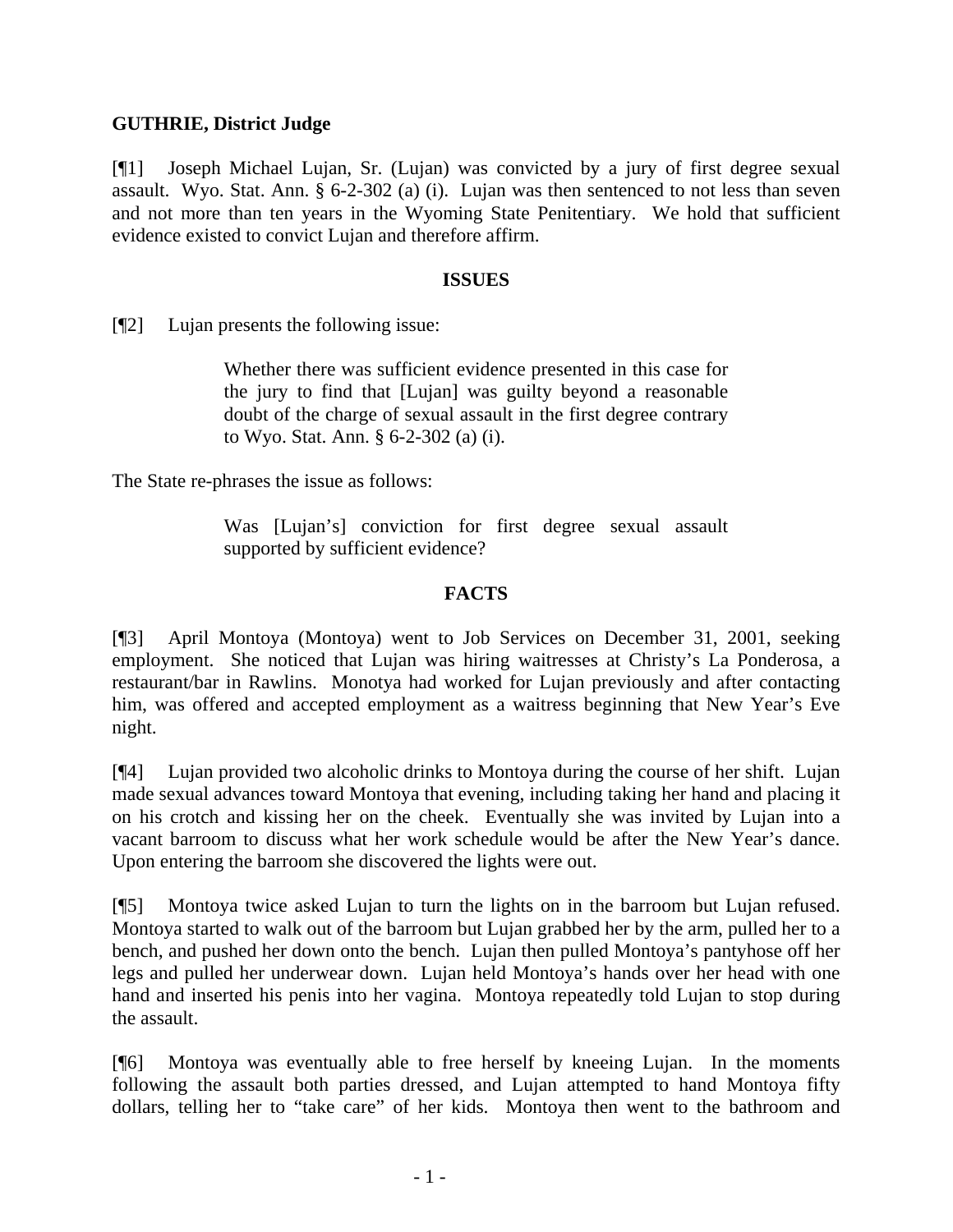removed a tampon she had been wearing, flushing it down the toilet. Lujan told Montoya to come in tomorrow and "act like none of this ever happened."

[¶7] After work finished and upon arriving home, Montoya told her boyfriend that "inappropriate things" had happened at work. Montoya then called the police to report the incident. Initially, Montoya told police that the incident was an "attempted rape." Montoya claimed she felt uncomfortable discussing the sexual assault with police. In an interview later that day with Julie Hahn, a victim's advocate, Montoya was able to relate the explicit details of the assault.

[¶8] Following her disclosure, Dr. Duane Abels administered a sexual assault exam at the hospital. Dr. Abels testified that Montoya had two fresh bruises on the inner portion of her arms and a small bruise on her spine. Dr. Abels testified that Montoya was "on her period" at the time of his examination.

[¶9] Lujan was contacted by Police Detective Eric Ford regarding the alleged sexual assault but claimed that the encounter was consensual. Lujan was charged with one count of first degree sexual assault.

[¶10] A trial was held, and a jury returned a guilty verdict. Lujan moved for a judgment of acquittal. After that briefed motion was denied, Lujan moved for a mistrial or in the alternative a new trial. The district court held a hearing and eventually denied that alternative motion. The present appeal followed.

# **STANDARD OF REVIEW**

[¶11] This Court's standard of review for a sufficiency of the evidence claim is well established. We must determine whether any rational trier of fact could have found present, beyond a reasonable doubt, the essential elements of the crime. *Porth v. State,* 868 P.2d 236, 243 (Wyo. 1994). In making that determination, we review the evidence, and any inferences to be drawn therefrom, in the light most favorable to the state. *Id*. It is not this Court's role to reweigh the evidence or reexamine the credibility of the witnesses. *Pisano v. State,* 828 P.2d 666, 669 (Wyo. 1992), *Trujillo v. State,* 880 P.2d 575, 578 (Wyo 1994).

[¶12] This Court has consistently recognized that it is the jury's duty to resolve the factual issues, judge the credibility of the witnesses, and determine the guilt or innocence of a criminal defendant. *Huff v. State,* 992 P.2d 1071 (Wyo 1999).

[¶13] Wyo. Stat. Ann. § 6-2-302 (a)(i) (LexisNexis2003) states:

## § 6-2-302. **Sexual assault in the first degree.**

(a) Any actor who inflicts sexual intrusion on a victim commits a sexual assault in the first degree if: